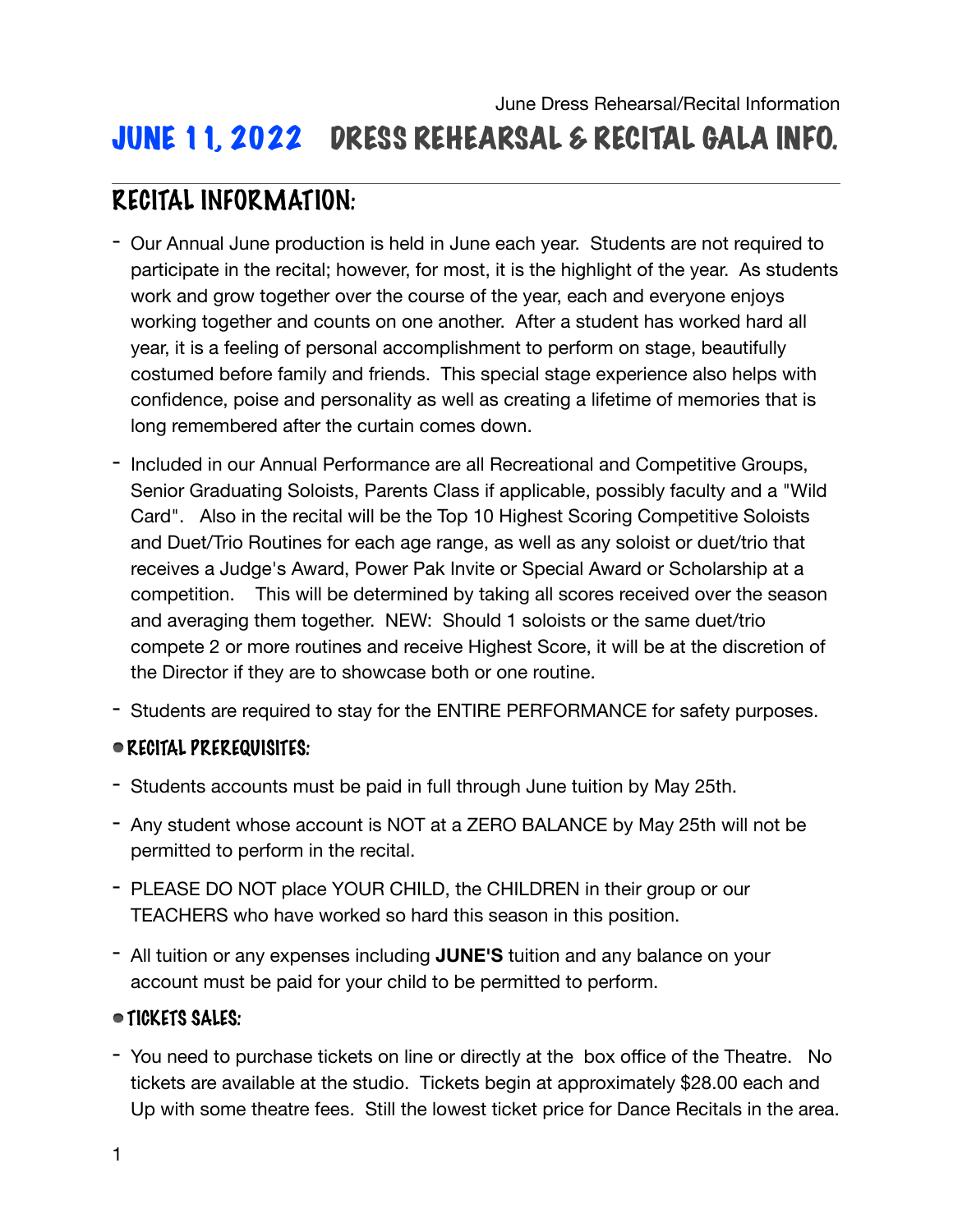# THEATRE REQUIREMENTS:

- Most Theatres have RESERVED SEATING with strict Theatre Ethics that must be followed.
- Tickets Prices are Dependent Upon Theatre Rental Agreements.
- True Crew does everything in our power, to keep the ticket prices as Cost Effective.
- Our goal is to cover the Rental and Recital Expenses.

# • **DURING REHEARSALS:**

• ONLY CAST/CREW MEMBERS/ASSIGNED CREW MEMBERS are permitted to remain in the areas of the theatre. Lobby is NOT OPEN for use. Cast/crew must use stage doors only. No other persons will be permitted in during rehearsals.

### • **VOLUNTEERS/CHAPERONES**:

• Will be accepted on a first-request basis and will be subject to background check for the safety of all students.

### • **PHOTOGRAPHY & RECORDING**:

- Under no circumstance will the general public be allowed to bring any manner of recording device or still camera into the auditorium. The STUDIO may utilize services of a professional photographer. If such is utilized, the STUDIO'S PHOTOGRAPHER MAY NOT USE FLASH DURING THE PERFORMANCE OR HE/ SHE WILL BE REMOVED FROM THE VENUE. Local licensed media photographers may shoot an event under conditions to be determined by the VENUE and only if VENUE management approves their presence in advance of the event.
	- Violators will be removed from the theatre.

# • **AUDIO/VIDEO TAPING:**

• Any and all audio and/or videotaping must be approved in advance by the VENUE in writing at least 14 days prior to the event. Violators will be removed from the theatre.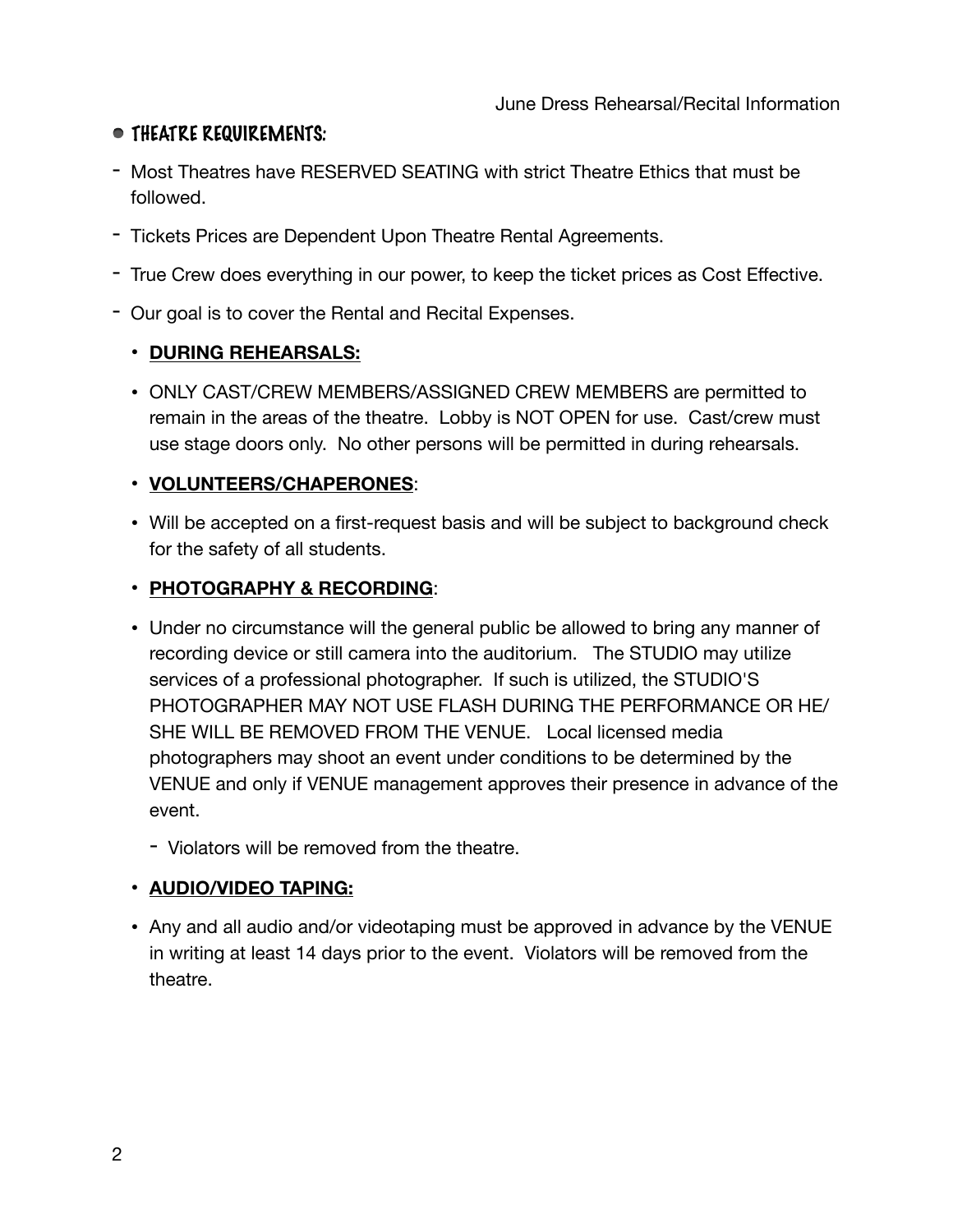- **ITEMS BROUGHT INTO THE THEATRE:**
- **NO FOOD OR DRINK** is allowed on stage area.
- Any item left in the theatre after the show will be considered trash after 24 hours. Be sure to check your gear and personal belongings as you leave/load out.

#### DRESS REHEARSAL PROCEDURES:  $\bullet$

### DRESS REHEARSAL :

- LOCATION: SUNRISE THEATRE, 117 S. 2nd Street, Fort Pierce, FL 34950
- DATE: **SATURDAY, JUNE 11, 2022**
- TIME: Begins 9:00 a.m.-- Ends 1:00 p.m. You will be advised of your scheduled time slot for DROP OFF & PICK UP **AND IT WILL BE POSTED TWO WEEKS** prior. It will be viewable in the studio as well as on our website and parents Facebook Page.
- At dress rehearsal, your student is only required to be present during their rehearsal time.
- DUE TO THEATRE REQUIREMENTS...
- All Students will enter and exit through the **Stage Door** at the **back of the theatre.**
- Students ARE REQUIRED to BE AT DRESS REHEARSAL for the good of their group:
- Students are to be BE DROPPED OFF at DRESS REHEARSAL as advised through our *True Crew Dance Company - PSL (Parent Group)* Page that all students are families are required to sign up for. At the earliest, 30 minutes BEFORE their scheduled time slot, to be BE SIGNED IN AT THE REGISTRATION DESK, by their adult guardian.
- Students are to ARRIVE DRESSED in 1ST costume with hair done. Makeup is not necessary for Dress Rehearsal, it **IS NECESSARY for the afternoon recital** due to lighting.
- Students are to HAVE ALL COSTUME PIECES, SHOES & BAG **labeled with their name.**
- Students are to SIT QUIETLY with their Assigned Class Volunteer.
- Students are to be BE PICKED UP & SIGNED OUT AT REGISTRATION DESK at their assigned dismissal time.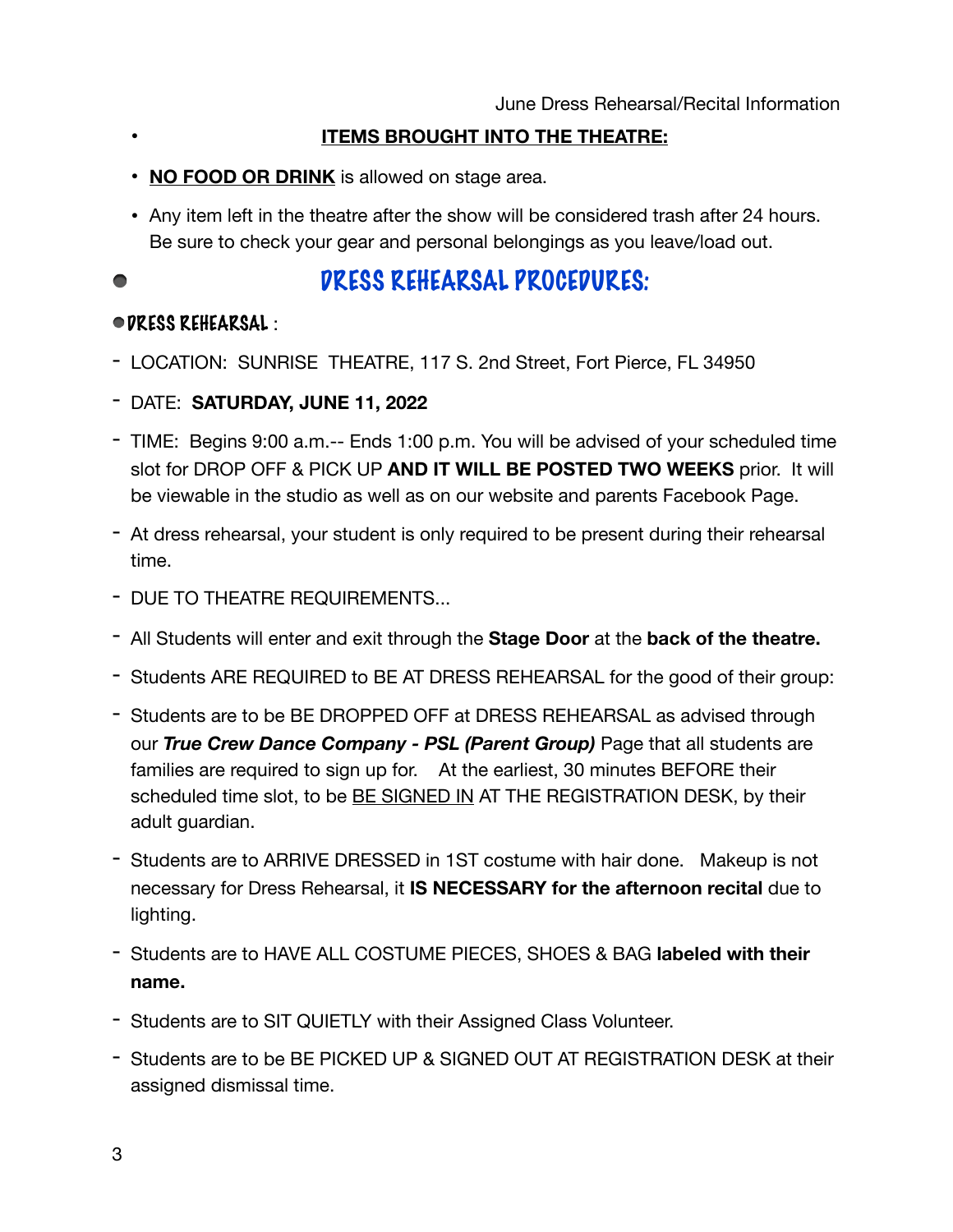# RECITAL PROCEDURES....WHEN IT'S SHOWTIME!!! ....

# RECITAL :

- LOCATION: SUNRISE THEATRE, 117 S. 2nd Street, Fort Pierce, FL 34950
- DATE: SATURDAY, JUNE 11, 2022
- TIME: Begins 4:30 p.m. PROMPTLY--
- Auditorium Doors normally OPEN ---30 minutes prior to show. (follow any COVID revisions advised of and posted)
	- **VOLUNTEERS Arrive** : 1 hours prior to show (follow any COVID revisions advised of and posted)
	- **Company Students Arrive:** 1 1/ hours prior to show (follow any COVID revisions advised of and posted)
	- **Recreational Students Arrive:** 1 hour prior to show (follow any COVID revisions advised of and posted)

# **- SHOW TIME:**

- Drop Off the DAY of the show normally begins 1 HOUR BEFORE SHOW TIME for Recreational Students ---NO LATER THAN 30 MINUTES PRIOR TO SHOW TIME. (PLEASE FOLLOW POSTED INSTRUCTIONS DUE TO POSSIBLE COVID REGULATION CHANGES.)
- 30 MINUTES PRIOR TO START final attendance is taken and no further admittance is permitted back stage for your child's safety and stage readiness.
- When performance time comes, the students will be directed to the staging area and begin getting "pumped".
- The show begins PROMPTLY .
- NO ONE will be permitted to leave **prior to the Finale** for Security and Safety Purposes. Thank you for helping us keep your children safe.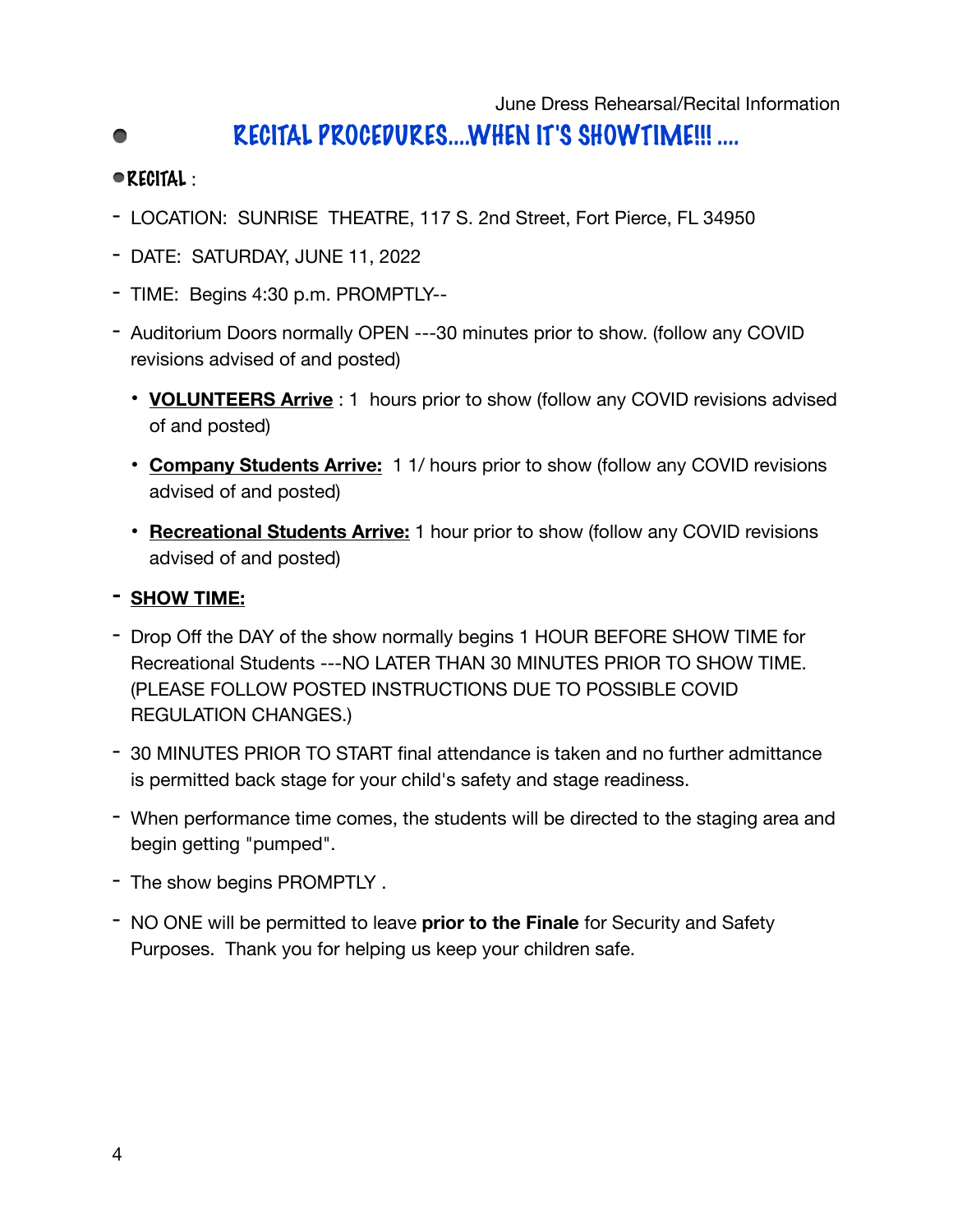# **- INTERMISSION:**

- THERE WILL NOT BE ANY ACCESS TO THE DRESSING ROOMS or BACKSTAGE AREA DURING INTERMISSION.
- PLEASE DO NOT attempt to visit the dressing rooms during the show or intermission.
- Only backstage volunteers who have received security passes may be back there at all times.
- **FINALE BOW:** After their final bows...
- Performers will be directed on dismissal procedures.
- **Dismissal Order:** 1) Preschool, 2) Combo 1, 3) Combo 2, 4) Combo 3, 5) Boys Only, 6) Level 1 or 1/2, 7) Level 2 or 2/3, 8) Level 3 or 3/4 9) Company Members.
- ONE family member will come to the REGISTRATION DESK located INSIDE at the back entrance of the theatre. Families and friends will wait outside, and students will be brought out to the REGISTRATION DESK to their ONE family member by the Assigned Volunteer to be SIGNED OUT. Class Volunteers will be seeing them off.
- PLEASE NOTE:
- **AGAIN, FOR THE SAFETY OF ALL STUDENTS, NO CHILDREN WILL BE PERMITTED TO BE SIGNED OUT DURING THE SHOW OR PRIOR TO THE FINALE.**

# RECITAL PLAYBILL PROGRAM BOOK :

- Adding to the complete theatre experience, a Recital Playbill program book is prepared for "TCDC's Annual Gala...A Day with the Crew"
- It contains:
	- A summary of highlights from the past year at the studio, with lots of photos
	- Advertising spaces offered for sale where local businesses and/or parents can send Well Wishes to their dancers
	- All program book ad orders are DUE NO LATER THAN **May 16th.** Advertisement forms can be emailed upon request or picked up in the front office beginning April 1st.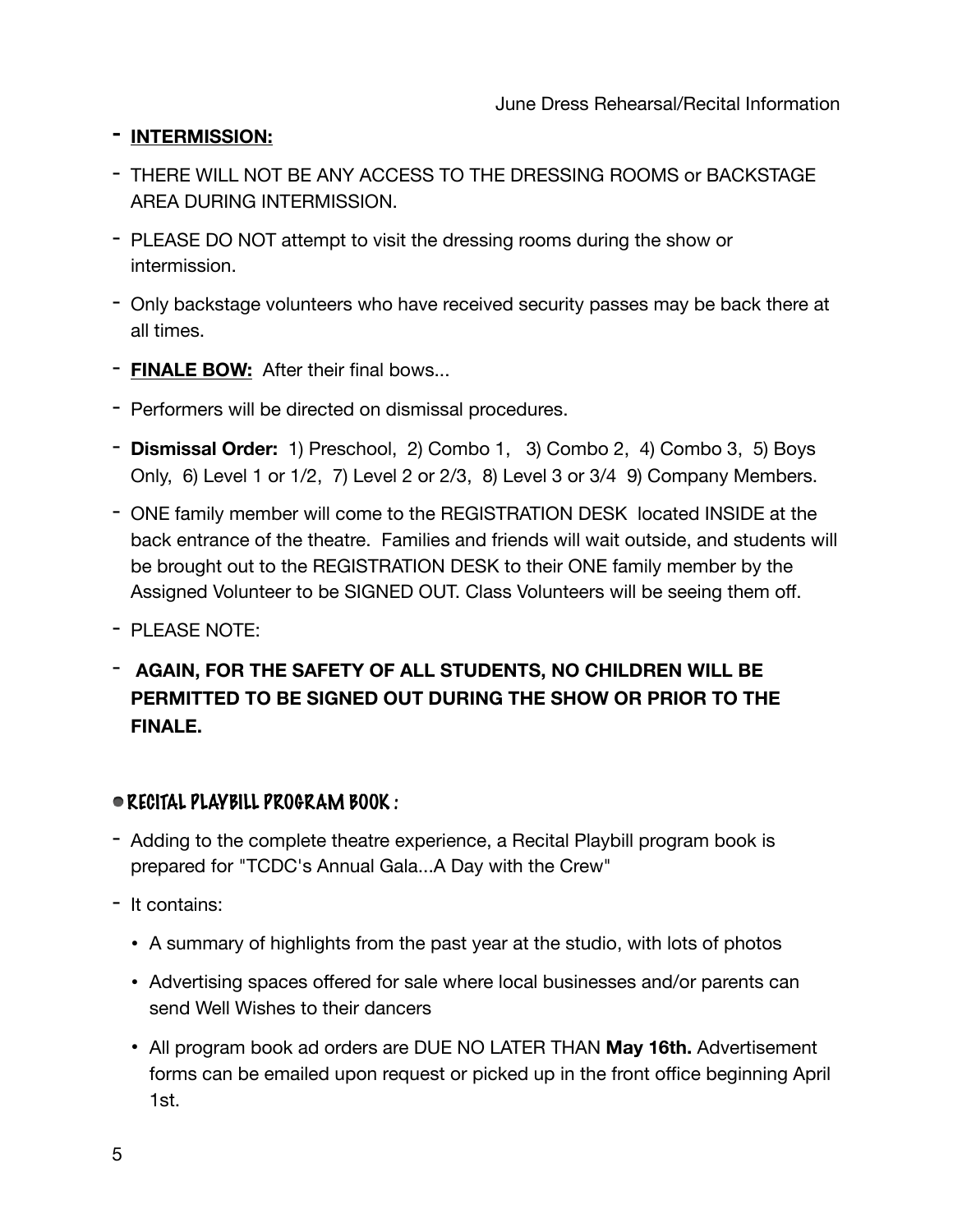# SHOW PROFESSIONAL RECORDING:

- For families that would like a recording of the show, YOU WILL PURCHASE IT FROM OUR VIDEOGRAPHER OF THE SHOW. The video of the performance is a Digital Upload that can be shared however you wish. You may do so by taking advantage of our *Recital Package Discount Deals....* or if you choose to wait to purchase a commemorative download, by filing out the form in the studio front office.... this is the *ONLY VIDEO TAPING THAT IS PERMITTED OF OUR SHOW FOR THE SAFETY AND SECURITY OF YOUR CHILDREN.* 

# FLOWERS/GIFTS:

- \*\*\***IMPORTANT** Flowers from families ARE NOT PERMITTED TO BE brought onto stage for the finale. \*\*\*For the safety of the students, NO INDIVIDUALS are permitted to go up to the stage or back stage at any time.
- If you wish to have flowers for your child, please note you will be able to give them to them once you pick them up after the Finale.
- ALL STUDENTS will be presented their trophy to walk onto stage with for the Finale.
- NEVER approach the stage at any time---including during the GRAND FINALE.

# HELPFUL HINTS for FIRST TIME DANCE PARENTS:

- Are you a first time dance parent feeling unsure about the recital?
- Don't feel alone. We've all been there, and we've all survived.
- To make your life a little easier, please feel free to speak with any one of our Dance Company Parents for helpful hints to get you through the week like a pro.
- Review RECITAL DAY SIGN IN/DROP OFF PROCEDURES.
- Bring your child to use a restroom before drop off.
- ONE family member is to drop the student off dressed, hair and makeup READY IN THEIR 1st COSTUME with full makeup and hair at the REGISTRATION DESK located through the back stage entrance. That member will pick up your student at the same area for dismissal after the finale of the show.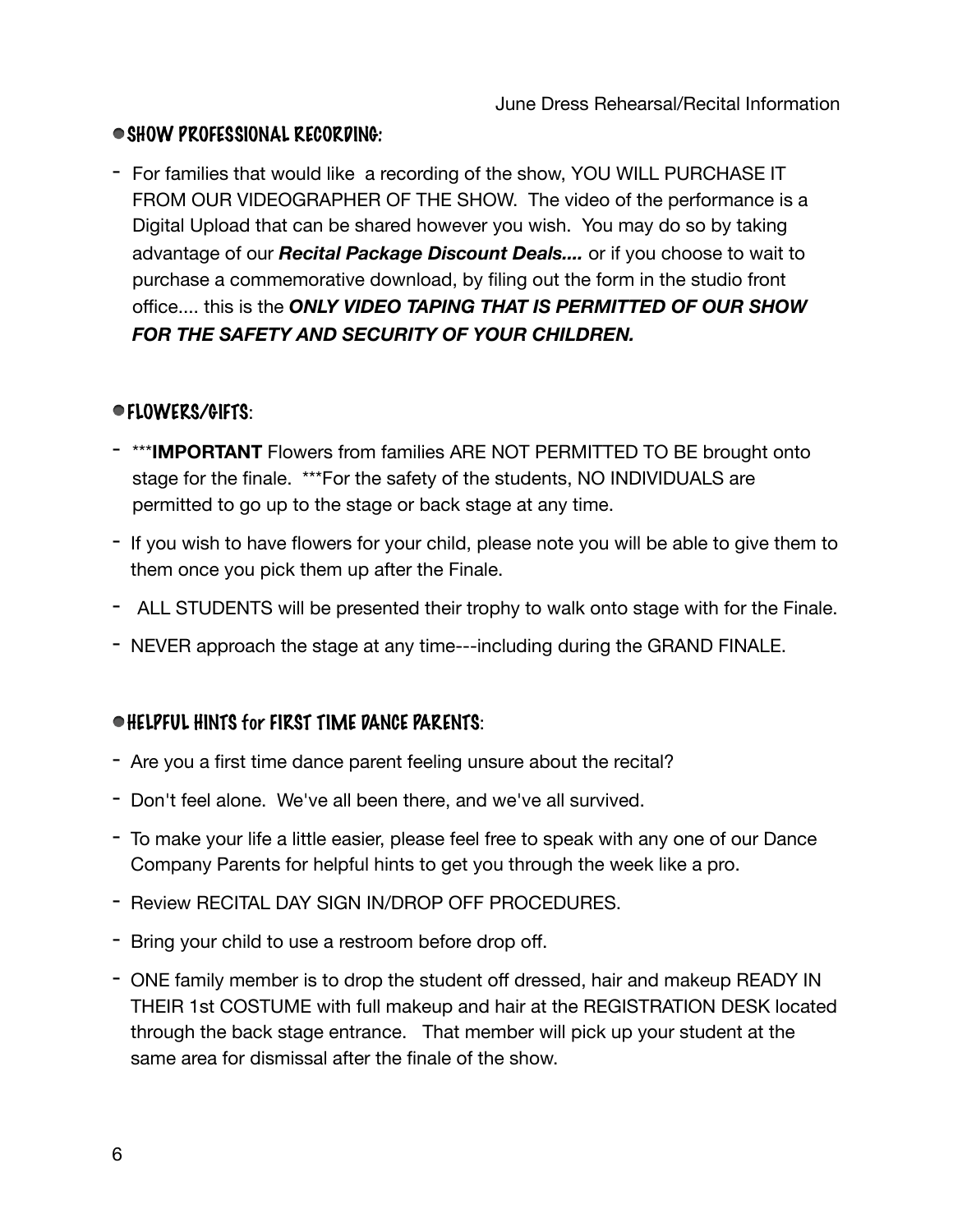# THINGS TO GET READY AND REVIEW PRIOR TO RECITAL DAY FOR THE RECITAL.

- \*\*\*Have costumes steamed and all necessary pieces tagged. DO NOT IRON!
- Review RECITAL PERFORMANCE ORDER: The order of the recital will be posted two weeks prior to the recital.
- Prepare RECITAL DAY ITEMS/SNACKS: Please remember, we are not responsible for loss or breakage, so please do not bring items of value.
- **Acceptable Items to Bring** to keep students occupied, however, True Crew is not responsible for these or any other items.
	- A book to read
	- Color book and crayons only
	- Cards
- **Acceptable Snacks** ARE DETERMINED BY THE THEATRE IF THEY ALLOW THEM AT ALL. (PLEASE ALSO FOLLOW COVID PROTOCOL)
- IN THE PAST, These were the only ones permitted...
	- Pretzels, Saltine crackers or Plain Cheerios plain
	- Bananas
	- Water ONI Y as their drink.
		- This is FOR SAFETY REASONS DUE TO FOOD ALLERGIES and these are the only items that do not contain dye or juices that can ruin their costumes.

# THEATRE ETIQUETTE:

- Indoor theatre etiquette is different from an outdoor sporting event.
- AISLES MUST ALWAYS BE EMPTY OF PERSONS AND ITEMS.
- While applause is WELCOMED AND APPRECIATED, horns or sound devices are inappropriate.
- Courtesy is contagious. If the adults practice courtesy, the children will learn from that.